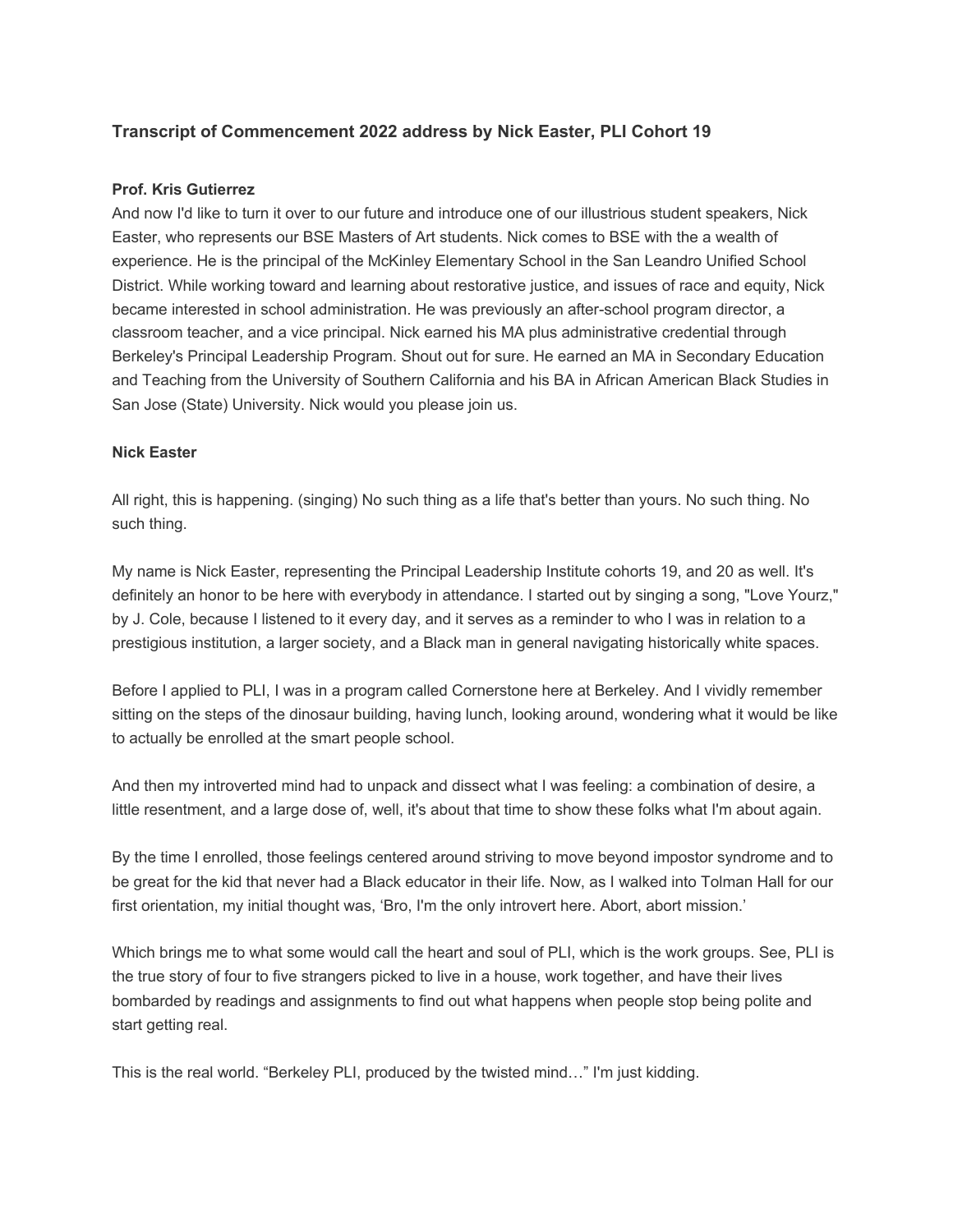See, PLI is hard, but it is different for each person in the group. To name a couple of scenarios, for some, that summer is a tough grappling of understanding one's privilege, race, and identity through holding up a mirror and then peering out the window, recognizing the inconvenient truth of one's place in a broken system. Or, more accurately, one's placed in a myriad of perfectly functioning systems designed to uplift the status quo.

For others, it may be dealing with the opening up of wounds from various traumas of oppression that arise from navigating the world as a person of color, forced to wear a romanticized badge of resilience when all they really want to do is be free.

## (Audience clapping.)

Which brings me to one of my biggest challenges during the program. See, PLI gives you an inhumane amount of readings to see if they can break your will. I'm just kidding. I'm kind of kidding. I don't know.

And while writing and sharing and listening to my work groups, racial autobiographies was an enjoyable and deeply emotional experience. My toughest moment came from a 6 a.m. reading session before class.

It was my job to read and capture notes for an article that focused on ACES, which are Adverse Childhood Experiences. ACEs are traumatic events that occur before a child reaches the age of 18. They include all types of abuse, neglect and cause harm following students or young people throughout their adulthood. Heavy stuff.

I got halfway down the first page and had full on streams running down my face. And I remember texting my work group to apologize to them, to let them know I couldn't get through the article, that I was struggling emotionally. And the first response I got in the group chat was, "We got you, Love yours."

We don't get to pick our work groups, but that summer I received love. I received care. I received empathy. Three things that don't readily associate with universities. But that's the beauty of PLI. My work group became my family.

And speaking of family, I would be remiss if I didn't acknowledge the wives, husbands, partners, even the children of all of our cohort members. Because we all know when joining PLI, we all join the PLI.

#### (Audience clapping.)

I have to give a special shout out to my wife Cara that morning as I struggled to get through that ACEs article. I called her and sobbed like a baby, full on ugly cry in the middle of campus early in the morning in front of the deer. Cara, forever grateful for you. Thank you for putting up with the demands of PLI and being pregnant, working full time,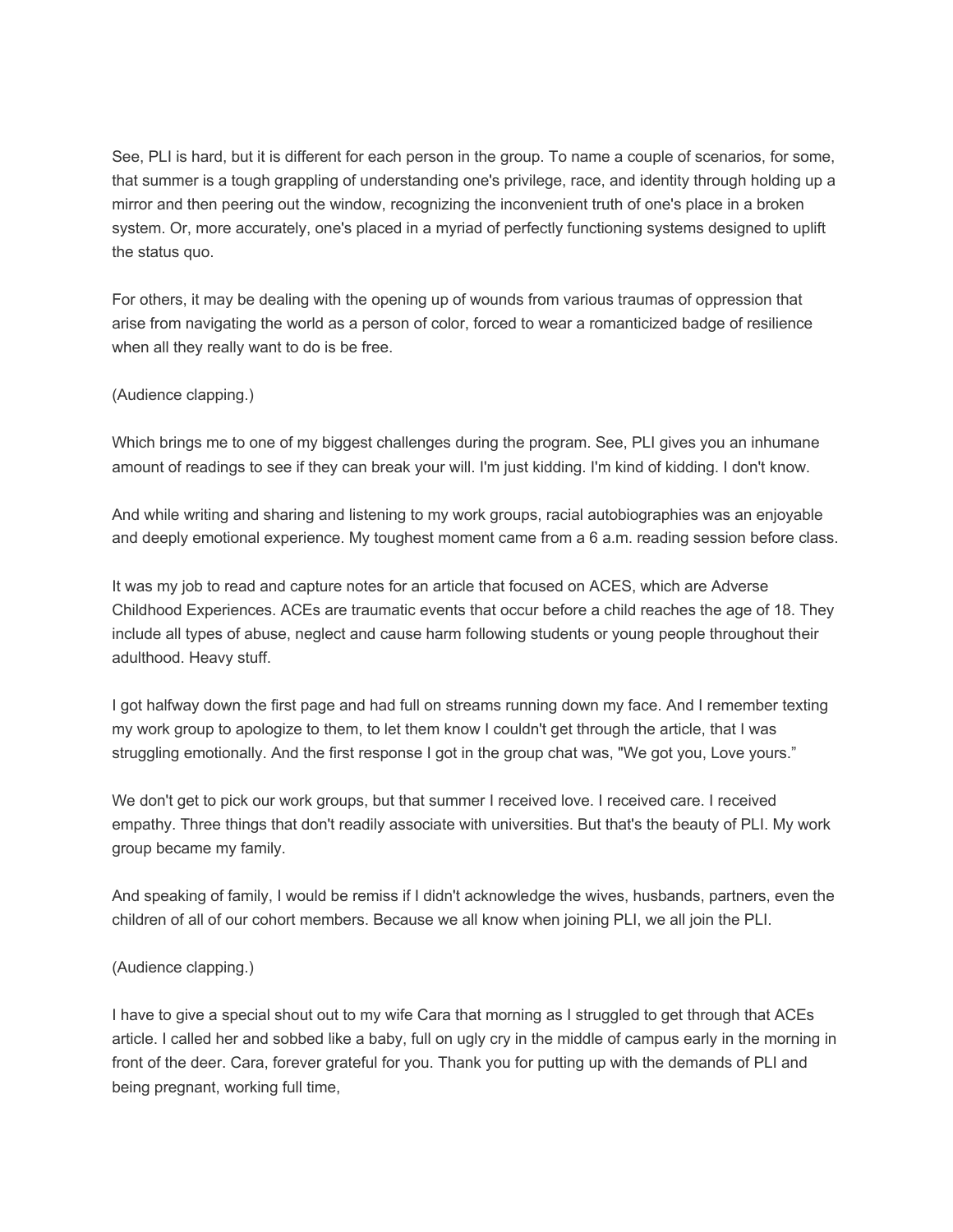(Audience clapping, cheering.)

Giving birth to surprise baby number four in the middle of the program. You're a real MVP. Trey, Nico, Nick, Jace, thank you for sharing, Daddy. Hope to make you proud.

In the song, J. Cole goes on to say, "For what's money without happiness or hard times without the people you love. For I don't know what's going to happen next, but ask for strength from the Lord of above."

No matter what the future brings, I walked out of PLI a better man because of the human investment from my cohort family and my professors. Dr. Rebecca Cheung, thank you for your words, your calls to action, your therapy sessions, knowing us better than we know ourselves. When my last son was born, Dr. Cheung literally he drove to my apartment and dropped off goods. Like, who does that? PLI folks do that.

Dr. Tom Green, thank you for understanding, your stories. And of course, all your Tom-isms reminding us of the importance of taking a red crayon to the status quo and flattening the hierarchy.

And Dr. Soraya Sablo Sutton, I wouldn't have even applied to PLI if it weren't for you. Thank you for challenging us, recommending us, then nurturing us back into shape and reminding me when to go from Peter Parker to Tony Stark.

Love yours. PLI family.

Remember when our professor said life would be easier after PLI and then we graduated through Minecraft because the entire world shut down? And then we had to do distance learning and hybrid learning, then reopen as public health officials?

(Audience, and Nick Easter chuckling.)

Well, let me just say this, while we wait for that easy part, remember, love yours.

My white educators, lean all the way in and know when to lean back a little bit, too. Dream with us, but stay in it when it gets messy, understanding that many of us don't have the luxury of choosing not to. People of color, take on the radical act of rest.

And if you have somebody to take care of you, let them do it. Don't let this work kill you no matter what the role.

Love yours.